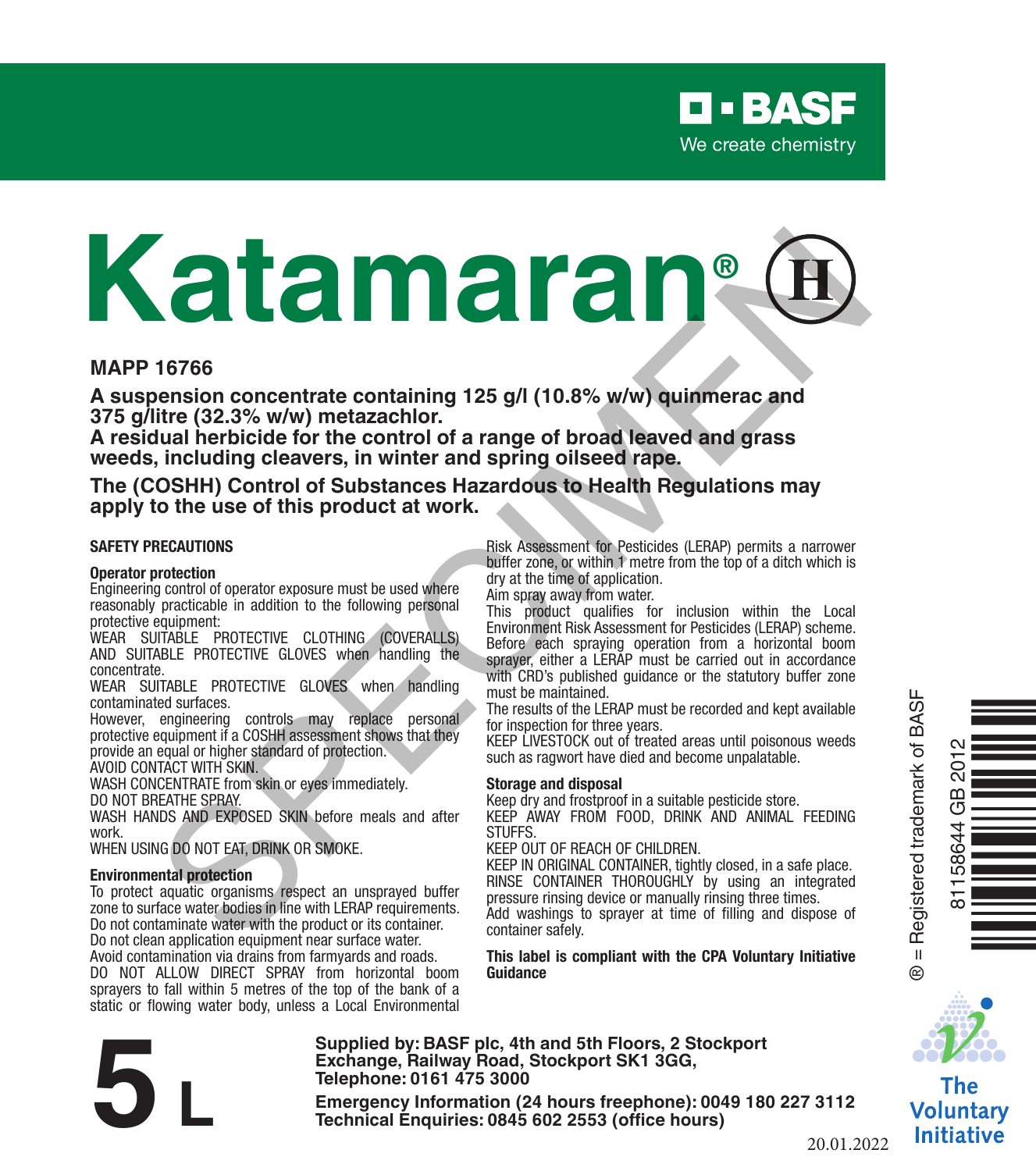# **Katamaran®**

**A suspension concentrate containing 125 g/l (10.8% w/w) quinmerac and 375 g/litre (32.3% w/w) metazachlor.** 

# **Warning**

#### **IMPORTANT INFORMATION**

| Warning<br>May cause an allergic skin reaction.<br>Suspected of causing cancer.<br>Very toxic to aquatic life with long<br>lasting effects.<br>Avoid breathing mist.<br>Wear protective gloves/clothing/eye<br>protection.<br>IF exposed or concerned: Call a POISON<br>CENTRE or doctor/physician.<br>Collect spillage.<br>Store locked up. |                                                 |  |  |  |
|----------------------------------------------------------------------------------------------------------------------------------------------------------------------------------------------------------------------------------------------------------------------------------------------------------------------------------------------|-------------------------------------------------|--|--|--|
| Dispose of contents/container to a licensed<br>hazardous-waste disposal contractor or collection site<br>except for empty clean containers which can be disposed<br>of as non-hazardous waste.                                                                                                                                               |                                                 |  |  |  |
| To avoid risks to human health and the environment, comply with the<br>instructions for use.                                                                                                                                                                                                                                                 |                                                 |  |  |  |
| <b>IMPORTANT INFORMATION</b><br>FOR USE ONLY AS AN AGRICULTURAL HERBICIDE, as directed below:                                                                                                                                                                                                                                                |                                                 |  |  |  |
| CROPS:                                                                                                                                                                                                                                                                                                                                       |                                                 |  |  |  |
| MAXIMUM TOTAL DOSE:                                                                                                                                                                                                                                                                                                                          | Winter and spring oilseed rape<br>2.0 I/ha      |  |  |  |
| <b>I ATFST TIMING:</b>                                                                                                                                                                                                                                                                                                                       | Up to and including 8th true leaf stage (GS 18) |  |  |  |
| Aquatic Buffer Zone:                                                                                                                                                                                                                                                                                                                         | 5 metres                                        |  |  |  |
|                                                                                                                                                                                                                                                                                                                                              |                                                 |  |  |  |

#### **Other specific restrictions:**

A maximum total dose of not more than 1000 g metazachlor/hectare may be applied in a three-year period on the same field.

Do not apply by hand-held equipment

**READ THE LABEL BEFORE USE. USING THIS PRODUCT IN A MANNER THAT IS INCONSISTENT WITH THE LABEL MAY BE AN OFFENCE. FOLLOW THE CODE OF PRACTICE FOR USING PLANT PROTECTION PRODUCTS.**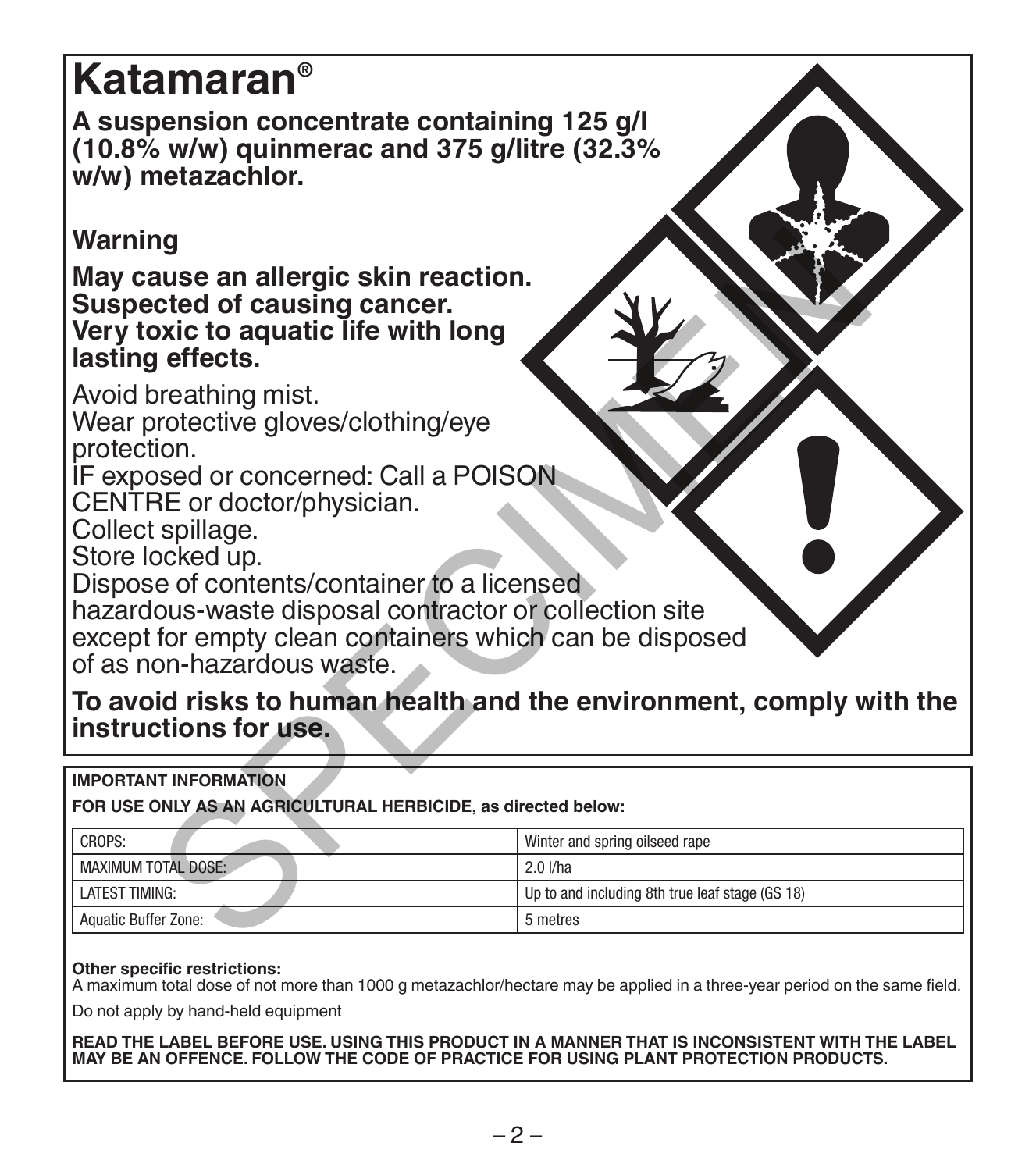# **COMPANY ADVISORY INFORMATION**

This section is not part of the Product Label under Regulation (EC) No 1107/2009 and provides additional advice on product use.

# **Water protection:**

This product contains **quinmerac and metazachlor** and is therefore included in the "**OSR Herbicides? Think Water"** stewardship campaign.

BASF have developed the **wHen2gO** smart tool for water stewardship. To download **wHen2gO** please see www.agricentre.basf.co.uk.

Following the guidance of **wHen2gO** will help to reduce the risk to water. Alternatively, the following closed periods for application apply:

- \* Avoid use of **metazachlor** or quinmerac after 30th September<br>and do not use after 15th October.
- In high risk areas (drained fields in Safeguard Zones) do not use **metazachlor** or **quinmerac** after 30th September.

For further information, see www.agricentre.basf.co.uk and www.osrherbicides.org.uk or telephone BASF on 0845 602 2553

# **DIRECTIONS FOR USE**

IMPORTANT: This information is approved as part of the Product Label. All instructions within this section must be read carefully in order to obtain safe and successful use of this product.

Katamaran is a residual herbicide that can be used on all varieties of winter and spring sown oilseed rape for the control of cleavers and a range of other broad leaved and grass weeds. n.<br>
The developed the wHen2gO smart tool for water stewardship.<br>
Use developed the wHen2gO please see www.agricentre.basf.co.uk,<br>
Think<br>
the guidance of wHen2gO please see www.agricentre.basf.co.uk,<br>
termatively, the follo

# **Restrictions/Warnings**

Katamaran is suitable for use on all soil types as defined by Soil Texture (85) System, except sands and very light soils and soils containing more than 10% organic matter.

Seedbeds should be moist, firm and free from clods. Loose or puffy seedbeds must be consolidated before treatment.

When Katamaran is applied pre-emergence, it is important for crop safety to ensure physical separation of the herbicide from the seed. This is achieved by ensuring that the seed is well covered with soil to a depth of 15 mm.

With direct drilled crops, harrow across the slits to cover the seed before spraying.

Do not use on broadcast crops until the crop has attained two fully expanded cotyledons.



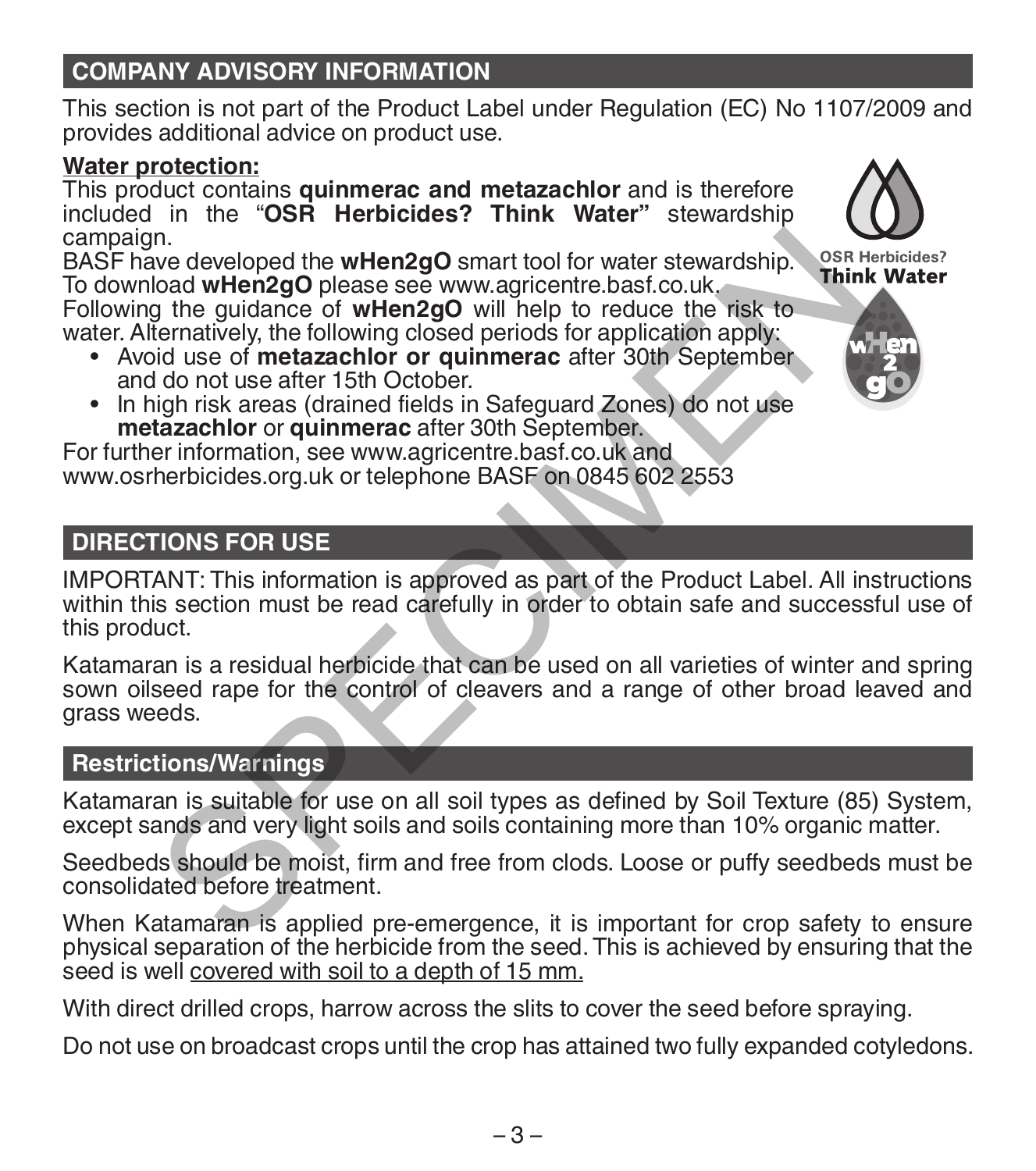On brashy and stony soils, Katamaran may cause some reduction in crop vigour and/or plant stand, due to the chemical moving down to the root zone too quickly.

Do not apply Katamaran to soils with a compaction layer or to poorly drained soils, since damage can occur under waterlogged conditions.

A reduction in crop vigour, weed control and possibly plant stand may occur if excessive rain falls shortly after application, particularly on the lighter soils. Where crop growth has been checked, this normally grows out after a few weeks and yields are normally unaffected.

Care should be taken to avoid overlap of spray swaths.

Do not treat crops which are suffering from wilting, pests or diseases.

Under frosty conditions a transient scorch may occur.

Do not use Katamaran under frosty conditions in tank mixture with other products.

If Katamaran is applied onto a dry soil surface it will only be effective after rain has occurred.

#### **Extreme care should be taken to avoid damage by drift onto plants outside the target area.**

To reduce the risk of movement of Katamaran to water:-

a) On clay soils, create a fine, consolidated seedbed to slow the downward movement of water.

b) Do not apply Katamaran to dry soil. Moist soils have fewer and smaller cracks.

c) Do not apply Katamaran if heavy rain is forecast, wait until after the event.

#### **Weed control**

Soil moisture is required for effective weed control via root uptake. Residual control may be reduced under prolonged dry conditions. Weeds germinating from depth may not be controlled. n checked, this normally grows out after a few weeks and yields are<br>ed.<br>ad.<br>complement of the control overlap of spray swaths.<br>eat crops which are suffering from wilting, pests or diseases.<br>Sety conditions a transient scor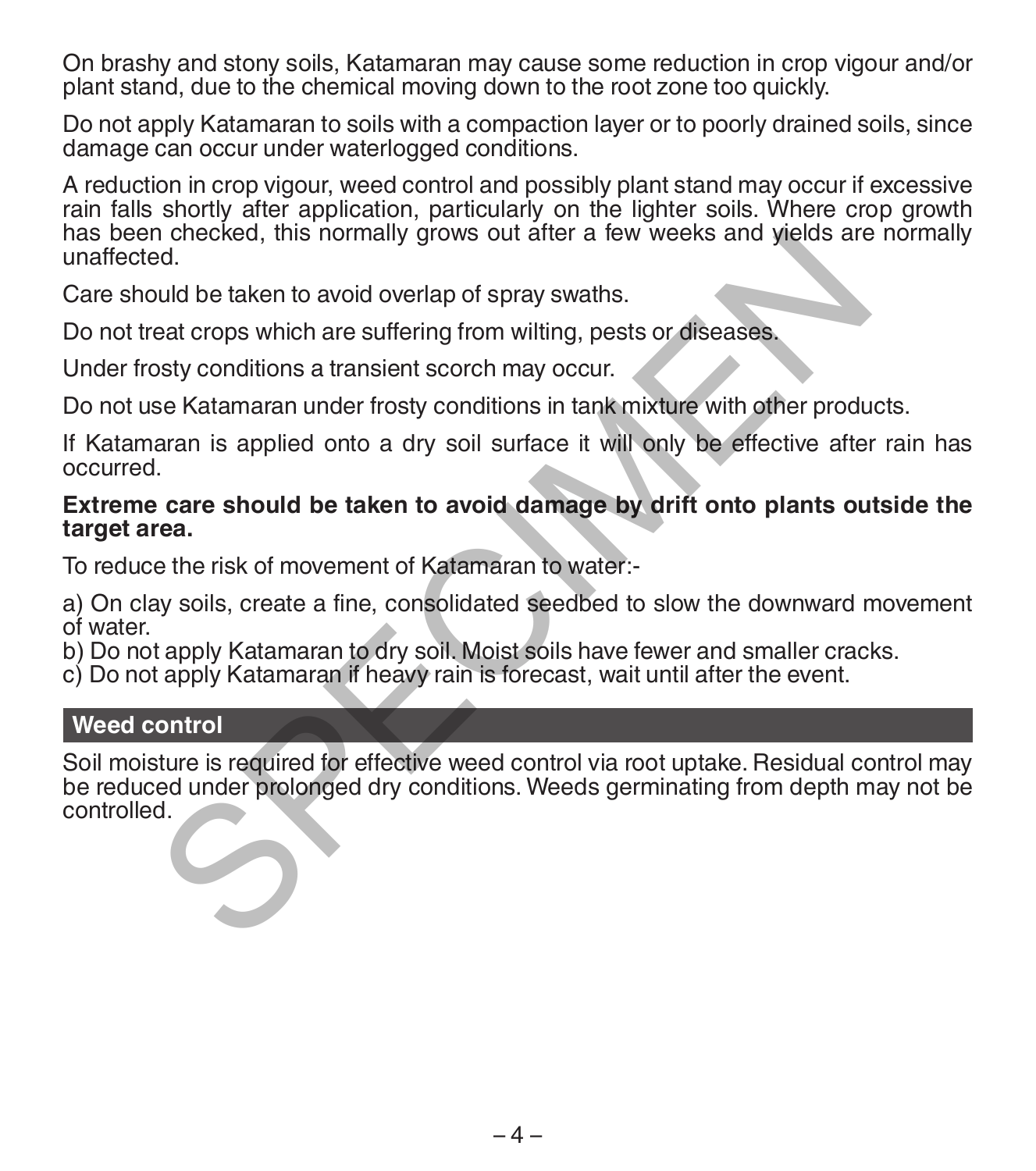# **Susceptibility of weeds to single applications of Katamaran.**

|                                                                                       | Katamaran 2.0 I/ha    |                         |                                              |
|---------------------------------------------------------------------------------------|-----------------------|-------------------------|----------------------------------------------|
|                                                                                       | Pre-emergence of weed | Post-emergence of weed  |                                              |
|                                                                                       | Rating                | Rating                  | Maximum susceptible<br>growth stage          |
| Amaranth, Common<br><b>Annual Mercury</b><br><b>Black-grass</b>                       | S<br>R<br>S           |                         | Pre-em<br>Pre-em<br>Pre-em                   |
| Chamomile, Corn<br>Chickweed, Common<br>Cleavers                                      | S<br>s<br>S           | S<br>s<br>S             | <b>GS 11</b><br><b>GS 11</b><br><b>GS 12</b> |
| <b>Corn Spurrey</b><br>Cranesbill, Cut-leaved                                         | S<br><b>MR</b>        | <b>MS</b>               | <b>GS12</b><br>Pre-em                        |
| Cranesbill, Round-<br>leaved<br>Cranesbill, Small<br>flowered<br>Dead-nettle, Hen-bit | R<br>R<br>S           | $\overline{\mathsf{S}}$ | Pre-em<br>Pre-em<br>GS 12                    |
| Dead-nettle, Red<br>Fat Hen<br>Fool's Parsley                                         | S<br><b>MR</b><br>S   | S<br><b>MR</b><br>S     | <b>GS 12</b><br><b>GS 11</b><br><b>GS 10</b> |
| Forget-me-not, Field<br>Fumitory, Common<br>Groundsel, Common                         | S<br>$\frac{R}{S}$    |                         | Pre-em<br>Pre-em<br>Pre-em                   |
| <b>Knotgrass</b><br>Loose Silky Bent<br>Mayweed, Scented                              | $\frac{R}{S}$<br>S    | S                       | Pre-em<br>Pre-em<br><b>GS 14</b>             |
| Mayweed, Scentless<br>Meadowgrass, Annual<br>Mustard, Hedge                           | S<br>S<br>R           | S                       | <b>GS 14</b><br>Pre-em<br>Pre-em             |
| Nettle, Small<br>Pansy, Field<br><b>Parsley Piert</b>                                 | S<br>R<br>S           |                         | Pre-em<br>Pre-em<br>Pre-em                   |
| Penny-cress, Field<br>Poppy, Common                                                   | R<br>S                | S                       | Pre-em<br>GS <sub>12</sub>                   |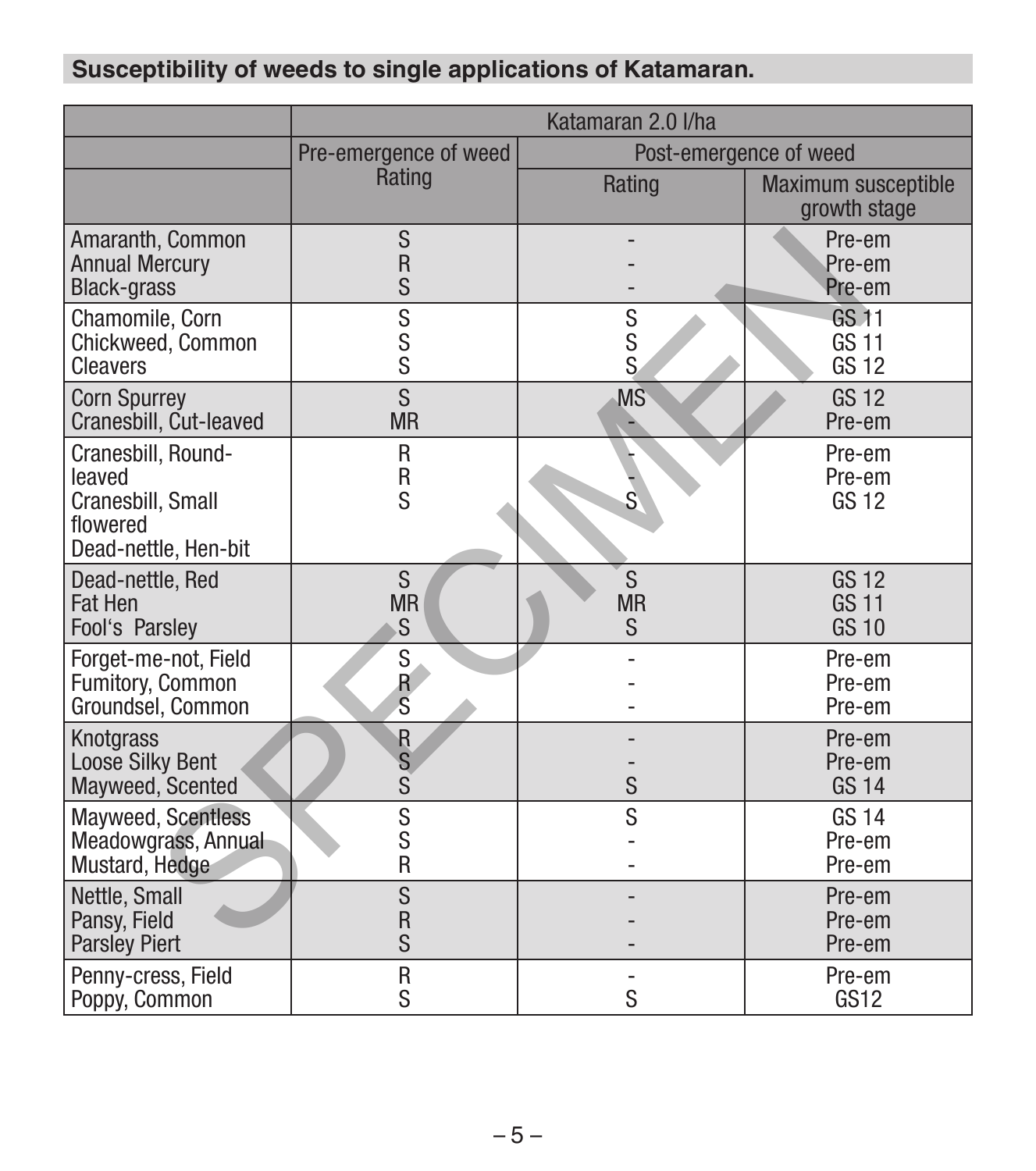|                                                                                                                                                                                                                                                                                                                                                                                                                                                                                                                                                                                                                                                                                                                                                                                           | Katamaran 2.0 I/ha              |                        |                                       |  |
|-------------------------------------------------------------------------------------------------------------------------------------------------------------------------------------------------------------------------------------------------------------------------------------------------------------------------------------------------------------------------------------------------------------------------------------------------------------------------------------------------------------------------------------------------------------------------------------------------------------------------------------------------------------------------------------------------------------------------------------------------------------------------------------------|---------------------------------|------------------------|---------------------------------------|--|
|                                                                                                                                                                                                                                                                                                                                                                                                                                                                                                                                                                                                                                                                                                                                                                                           | Pre-emergence of weed<br>Rating | Post-emergence of weed |                                       |  |
|                                                                                                                                                                                                                                                                                                                                                                                                                                                                                                                                                                                                                                                                                                                                                                                           |                                 | Rating                 | Maximum susceptible<br>growth stage   |  |
| Shepherd's-purse<br>Sowthistles<br>Speedwell, Common<br>field                                                                                                                                                                                                                                                                                                                                                                                                                                                                                                                                                                                                                                                                                                                             | S<br>S#<br>S                    | S<br>S                 | <b>GS 10</b><br>Pre-em<br><b>GS12</b> |  |
| Speedwell, Ivy-leaved<br>Speedwell, Procumbent<br>Speedwell, Wall                                                                                                                                                                                                                                                                                                                                                                                                                                                                                                                                                                                                                                                                                                                         | S<br>S<br>S                     | S                      | <b>GS10</b><br>Pre-em<br>Pre-em       |  |
| <b>Volunteer barley</b><br>Volunteer wheat                                                                                                                                                                                                                                                                                                                                                                                                                                                                                                                                                                                                                                                                                                                                                | $\overline{R}$<br>R             |                        | Pre-em<br>Pre-em                      |  |
| $S =$ Susceptible<br>MS = Moderately Susceptible<br>MR = Moderately Resistant<br>$R =$ Resistant<br>$#$ = From seed<br>Pre-em = Pre-emergence of weed<br>$-$ = No information<br><b>Resistance Management</b>                                                                                                                                                                                                                                                                                                                                                                                                                                                                                                                                                                             |                                 |                        |                                       |  |
| <b>GROUP</b>                                                                                                                                                                                                                                                                                                                                                                                                                                                                                                                                                                                                                                                                                                                                                                              | 4                               | 15                     | <b>HERBICIDES</b>                     |  |
| Strains of some annual grasses (e.g. black-grass, wild-oats, and Italian rye-grass)<br>have developed resistance to herbicides, which may lead to poor control. A strategy for<br>preventing and managing such resistance should be adopted. Guidelines have been<br>produced by the Weed Resistance Action Group (WRAG) and copies are available from<br>the HGCA, CPA, your distributor, crop adviser or product manufacturer.<br>Repeated use of herbicides with the same mode of action can increase the risk of<br>strains of weeds developing resistance to these compounds, leading to poor control.<br>In order to minimise the risk, a strategy for preventing and managing such resistance<br>should be adopted. Use products with different modes of action and from different |                                 |                        |                                       |  |

### **Resistance Management**



Repeated use of herbicides with the same mode of action can increase the risk of strains of weeds developing resistance to these compounds, leading to poor control. In order to minimise the risk, a strategy for preventing and managing such resistance should be adopted. Use products with different modes of action and from different chemical groups in sequence or tank-mix, in conjunction with effective cropping rotation and cultivation techniques. In all cases the recommended rate of use should be adhered to. Follow WRAG guidelines.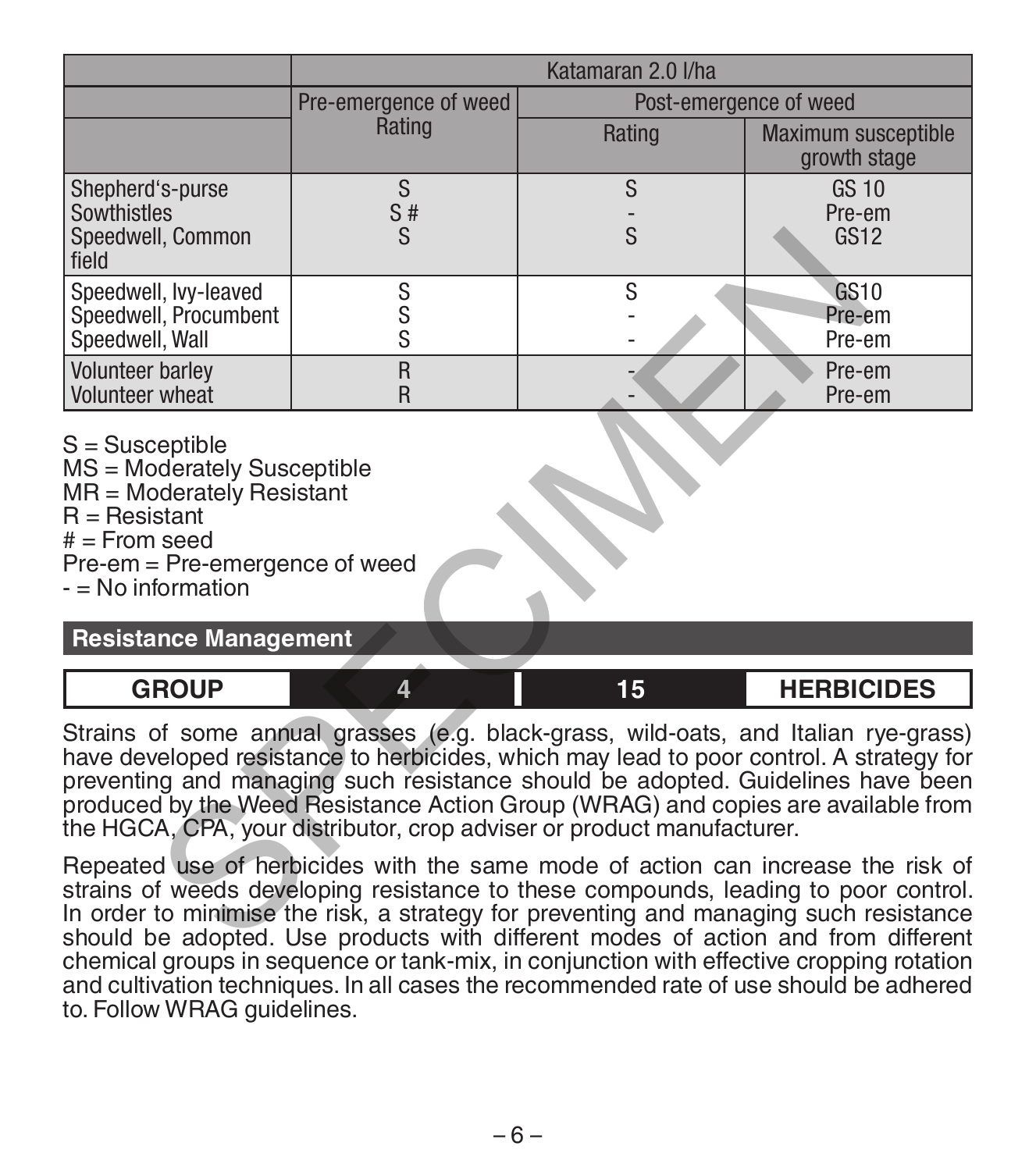Key elements of the resistance management strategy for Katamaran:

- Always follow HRAC & WRAG guidelines for preventing and managing herbicide
- Maximise the use of cultural control measures wherever possible (e.g. crop rotation, ploughing, stale seedbeds, delayed drilling, etc).
- Use tank mixes or sequences of effective herbicides with different modes of action<br>within individual crops, or successive crops.
- For the control of herbicide resistant grass weeds, always use Katamaran in sequence with other effective graminicides with different modes of action.
- Monitor fields regularly and investigate the reasons for any poor control.

# **Crop Specific Information**

Katamaran can be used on all varieties of winter and spring sown oilseed rape.

Katamaran may be applied pre- or post-emergence of the crop but for maximum activity application must be pre-emergence of the weeds.

**Pre-crop emergence** applications should be made before the crop seed chits, which in warm moist soils may occur within 48 hours of drilling. **Seedbeds should be moist, firm and free from clods, but also see Restrictions/Warnings section.** DO NOT USE PRE-EMERGENCE ON BROADCAST CROPS. e control of herbicide resistant grass weeds, always use Katamaran in the effective graminicides with different modes of action.<br>The presenting proportion of the results of which the results of action.<br>The present of the r

**Post-crop emergence** applications can be made from when the majority of the crop has two fully expanded cotyledons until up to and including 8th true leaf stage (GS 18). **The soil should be moist at application, or rainfall must occur shortly after application, but also see Restrictions/Warnings section.**

#### **Mixing and Application**

#### **Mixing**

SHAKE WELL BEFORE USE.

Fill the spray tank three quarters full with water and start the agitation.

To ensure thorough mixing of the product, invert the container several times before opening.

Add the required quantity of Katamaran to the spray tank while re-circulating.

Fill the tank with the remaining required amount of water and continue agitation until spraying is completed.

On emptying the product container, rinse container thoroughly by using an integrated pressure rinsing device or manually rinsing three times.

Add washings to sprayer at time of filling and dispose of container safely.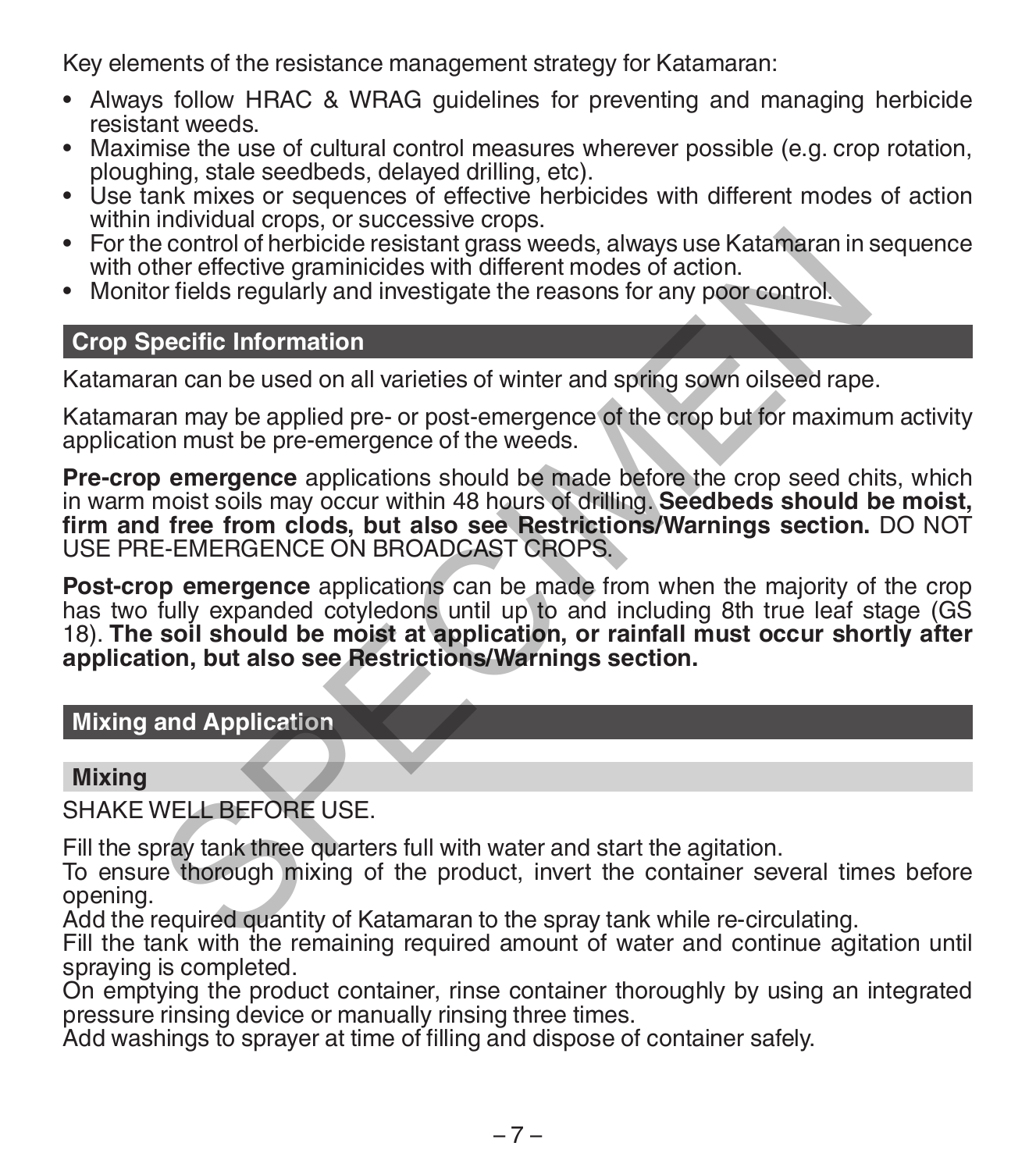# **Application**

Apply 2.0 litres/hectare of Katamaran as a MEDIUM spray, as defined by BCPC.

Katamaran should be applied in a recommended water volume of 200 litres/ hectare

#### **Qualified recommendation**

Katamaran may be applied at 2.0 l/ha in 100 litres of water per hectare although efficacy and crop safety at this reduced volume has not been evaluated.

Care should be taken to avoid overlap of spray swaths.

#### **Extreme care should be taken to avoid damage by drift onto plants outside the target area.**

Wash sprayer thoroughly immediately after use, using clean water and following the guidance provided by the equipment manufacturer.

### **Following Crops**

Any crop may follow normally harvested winter and spring-sown oilseed rape treated with Katamaran.

#### **Re-drilling due to crop failure after autumn use**

If in the autumn circumstances lead to the failure of winter oilseed rape treated with Katamaran the following crops may be re-drilled:-

#### **Winter crops**

After ploughing to 20 cm depth, or equivalent inversion cultivation, winter oilseed rape may be sown after a one month interval and winter cereals may be sown after a two month interval. but the control of states and the spring use<br>under the spring of states and the spring of search of search of search of search of search of search of search of search of search of search of search of search of spreading th

#### **Spring crops**

Following a failed crop in the autumn, and after cultivating to a minimum depth of 15 cm, spring wheat, spring barley, spring oats, spring oilseed rape, potatoes, sugar beet, maize, peas, beans, sunflowers and linseed may be re-drilled in the spring.

#### **Re-drilling due to crop failure after spring use**

After ploughing to 20 cm depth, or equivalent inversion cultivation, oilseed rape may be sown after a one month interval and maize and pea may be sown after a two month interval.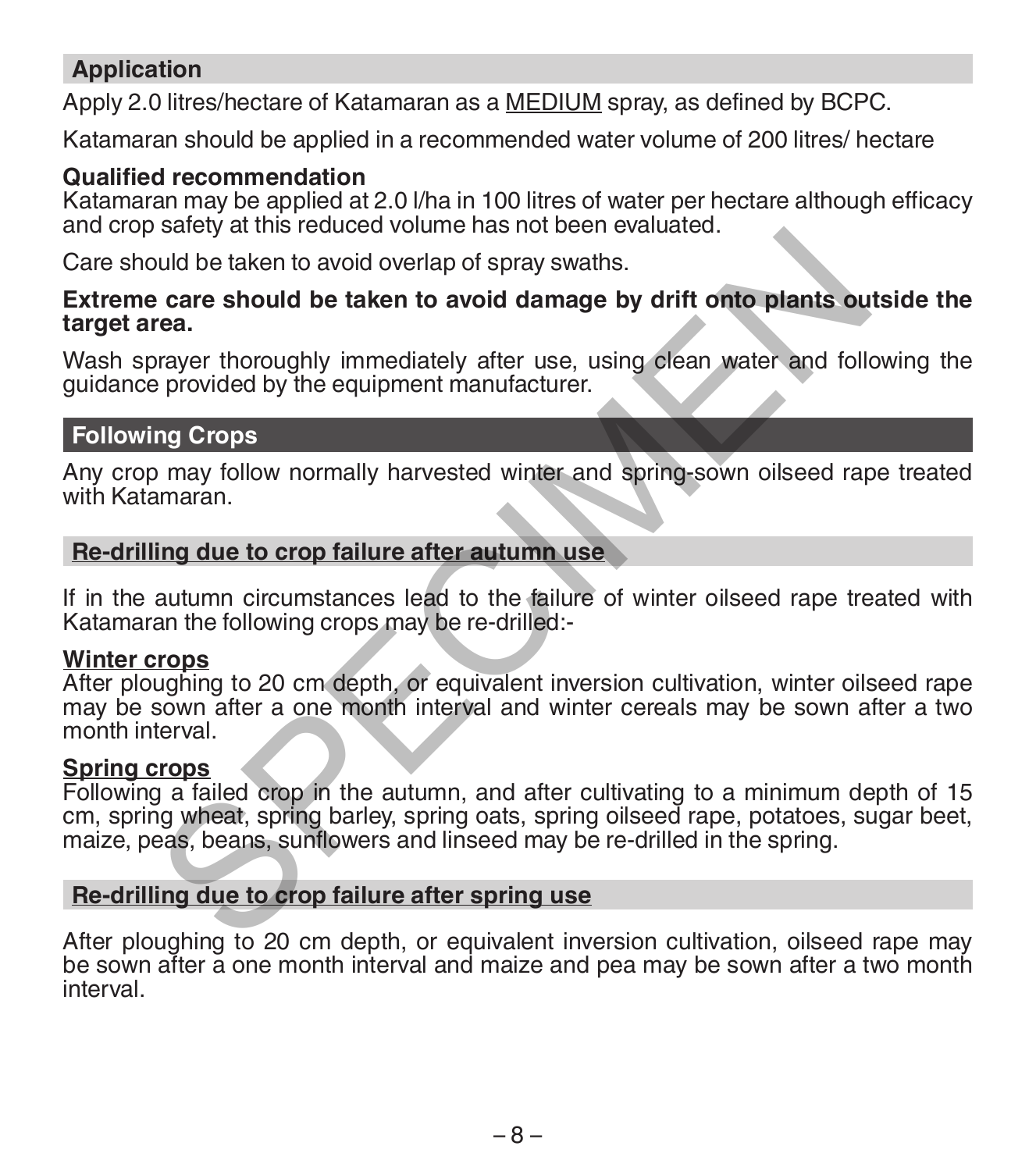### **The following does not form part of the authorised label text.**

With many products there is a general risk of resistance developing to the active ingredients. For this reason a change in activity cannot be ruled out. It is generally impossible to predict with certainty how resistance may develop because there are so many crop and use connected ways of influencing this. We therefore have to exclude liability for damage or loss attributable to any such resistance that may develop. To help minimise any loss in activity the BASF recommended rate should in all events be adhered to.

Numerous, particularly regional or regionally attributable, factors can influence the activity of the product. Examples include weather and soil conditions, crop plant varieties, crop rotation, treatment times, application amounts, admixture with other products, appearance of organisms resistant to active ingredients and spraying techniques. Under particular conditions a change in activity or damage to plants cannot be ruled out. The manufacturer or supplier is therefore unable to accept any liability in such circumstances. All goods supplied by us are of high grade and we believe them to be suitable, but as we cannot exercise control over their mixing or use or the weather conditions during and after application, which may affect the performance of the material, all conditions and warranties, statutory or otherwise, as to the quality or fitness for any purpose of our goods are excluded and no responsibility will be accepted by us for any damage or injury whatsoever arising from their storage, handling, application or use; but nothing should be deemed to exclude or restrict any liability upon us which cannot be excluded or restricted under the provisions of the Unfair Contract Terms Act 1977 or any similar applicable law. this was particularly regional of regionally attributable, factors can influenties to, the product. Examples include weather and soil conditions, c, crop rotation, treatment times, application amounts, admixture v, appeara

# **Section 6 of the Health and Safety at Work Act**

#### **Additional Product Safety Information**

The product label provides information on a specific pesticidal use of the product; do not use otherwise, unless you have assessed any potential hazard involved, the safety measures required and that the particular use has "off-label" approval or is otherwise permitted under the Plant Protection Products Regulations 1986.

The information on this label is based on the best available information including data from test results.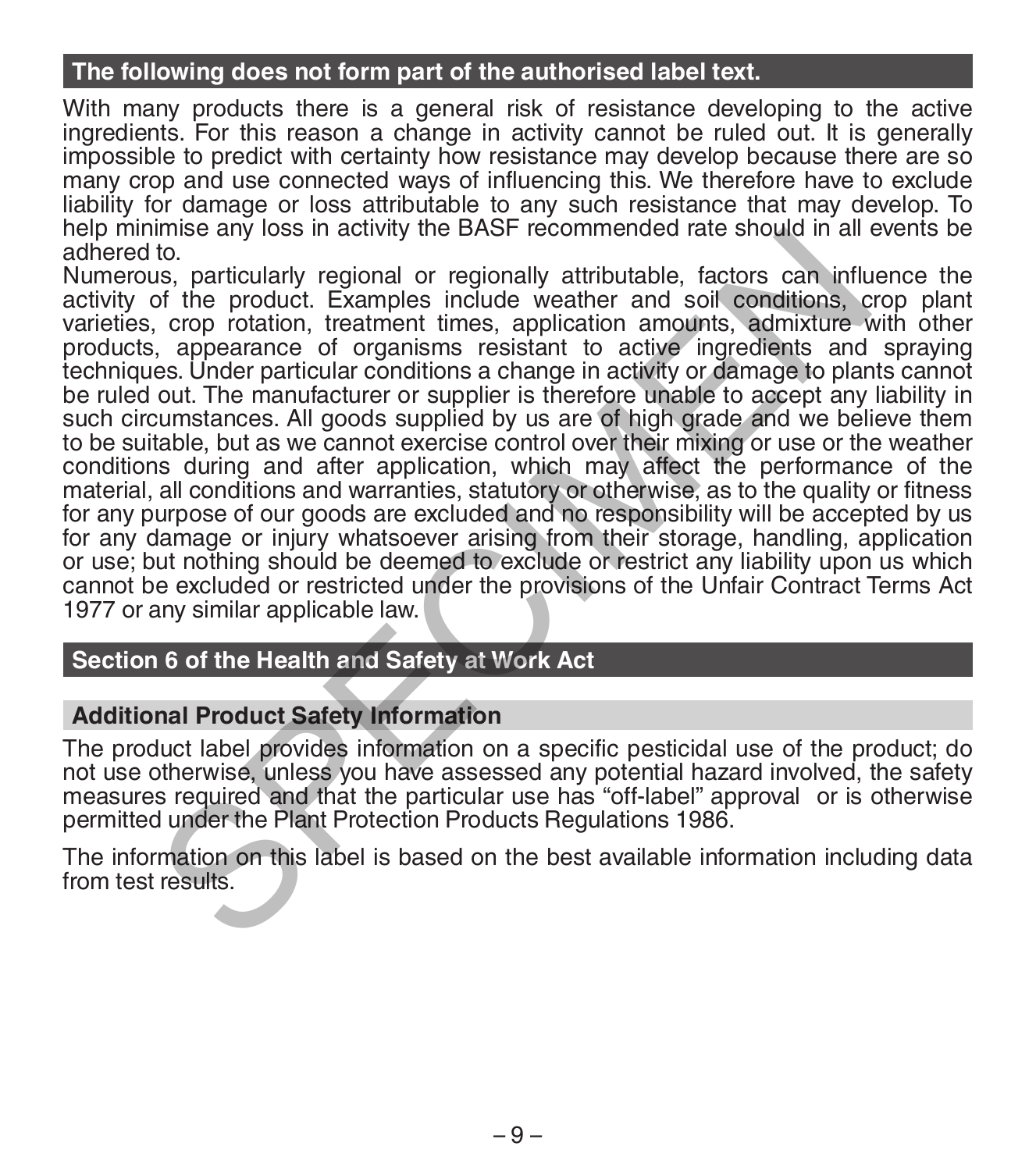# **Safety Data Sheet**

To access the Safety Data Sheet for this product scan the QR code or use the weblink below:



agricentre.basf.co.uk/Katamaran/MSDS

Alternatively, contact your supplier.